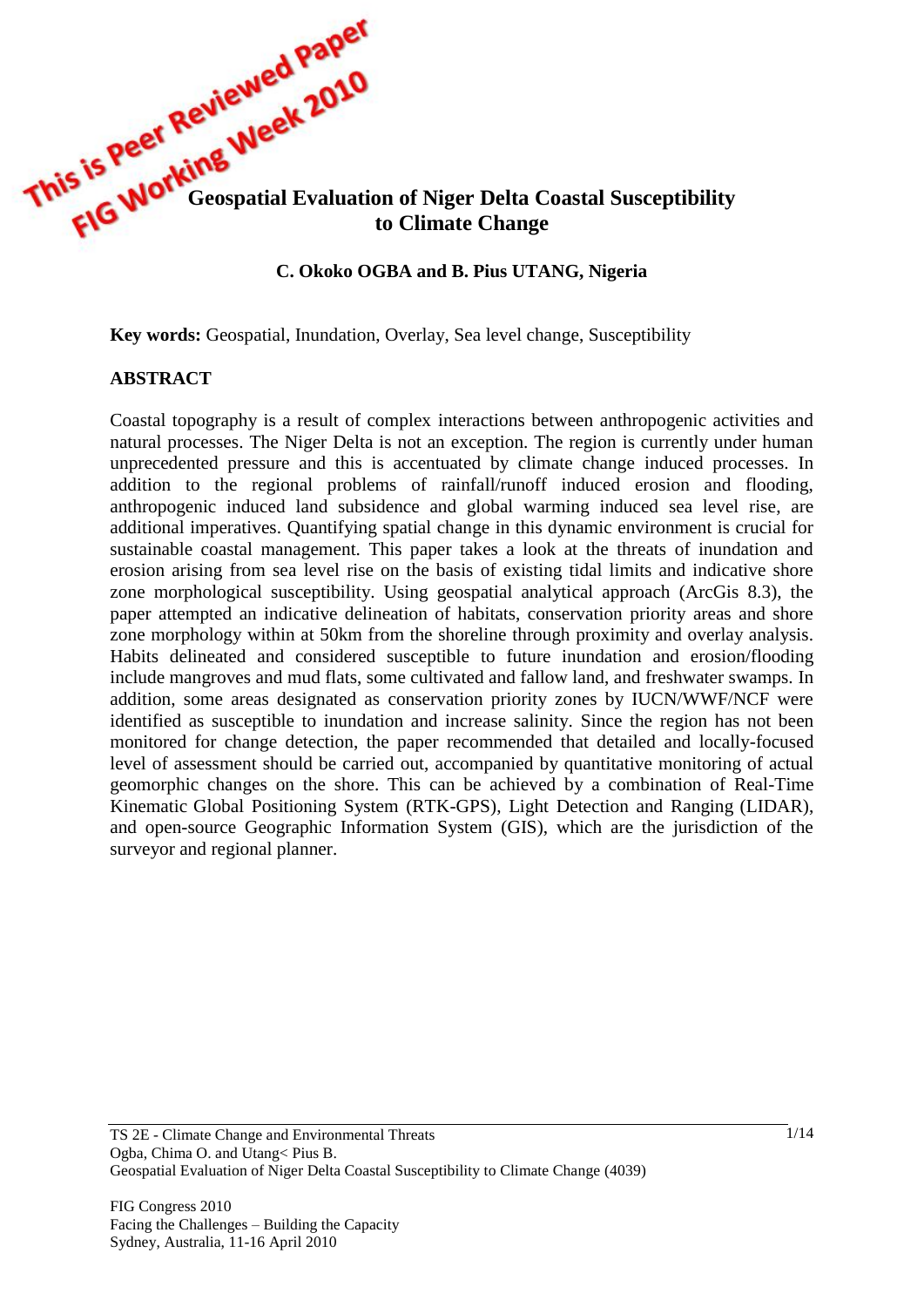# **Geospatial Evaluation of Niger Delta Coastal Susceptibility to Climate Change**

# **C. Okoko OGBA and B. Pius UTANG, Nigeria**

## **Introduction**

The value of coastal environments cannot be overemphasized, being characterized by one of the most productive areas accessible to man (Beatley et al, 1994). The zone, which is an ecotone, lying between oceanic environments and terrestrial systems, is defined on the basis of inland limit of tidal influence to the outer extent of the continental shelf (Hansom, 1988, in Beatley et al, 1994). Some physical extent has been imposed to areas up to 100 km inland or offshore of a coastline (NAS, 1992).

The coastal region all over the world is under continuous human pressure and changing climate. Being a region of strong horizontal in-homogeneity, the interface between land, sea and air, the local climatic conditions are complex, while the global climatic influences are enormous. Such effects of climate change manifest in eustatic sea level rise, which can be compounded by local land subsidence. Thus the region is particularly sensitive and susceptible to alteration in sea level

Land subsidence, which contributes to relative sea level rise, is particularly common in areas of continuous subterranean fluid extraction, such as the Niger Delta, characterized by prolific oil exploitation. This implies that the Niger Delta is susceptible to both global changes in climatic trajectory and local environmental challenges such as land subsidence, which results in relative sea level rise. Areas under threat arising from different scenarios of sea level have not been clearly delineated even though studies have postulated the extent of land coverage at risk of lost to sea level increases of particular dimensions (Awosika, et al, 1992), while land subsidence has been reported in parts of the region.

Geographic information system proves valuable in delineating geomorphic units under threat as well as key biophysical and socio-economic attributes particularly susceptible, because of extent of exposure. This forms the basis of geospatial evaluation as used in this paper. It involves employing geospatial analysis, which concerns what happens where, and makes use of geographic information that links features and phenomena on the earth's surface to their location (Smith et al, 2007). This has been applied to highlight potential pressures and threats on biodiversity from oil and gas industry activities by UNEP/WCMC/NCF, while mapping environmental sensitivity index to oil spill has also been carried out by Fabiyi (2008). These have not been related to sea level rise (eustatic or relative).

This paper does not comprehensively delineate these areas, due to lack of spatially differentiated local scale digital geo-reference data at different time scales. This paper is based on this The paper examined the geomorphic units as well as coastal habitats and biodiversity conservation hotspots within 100km from the shoreline, which could be impacted by possible sea level change based on existing information on coastal morphology, tidal and salinity range inland. This is concomitant to effective coastal zone management.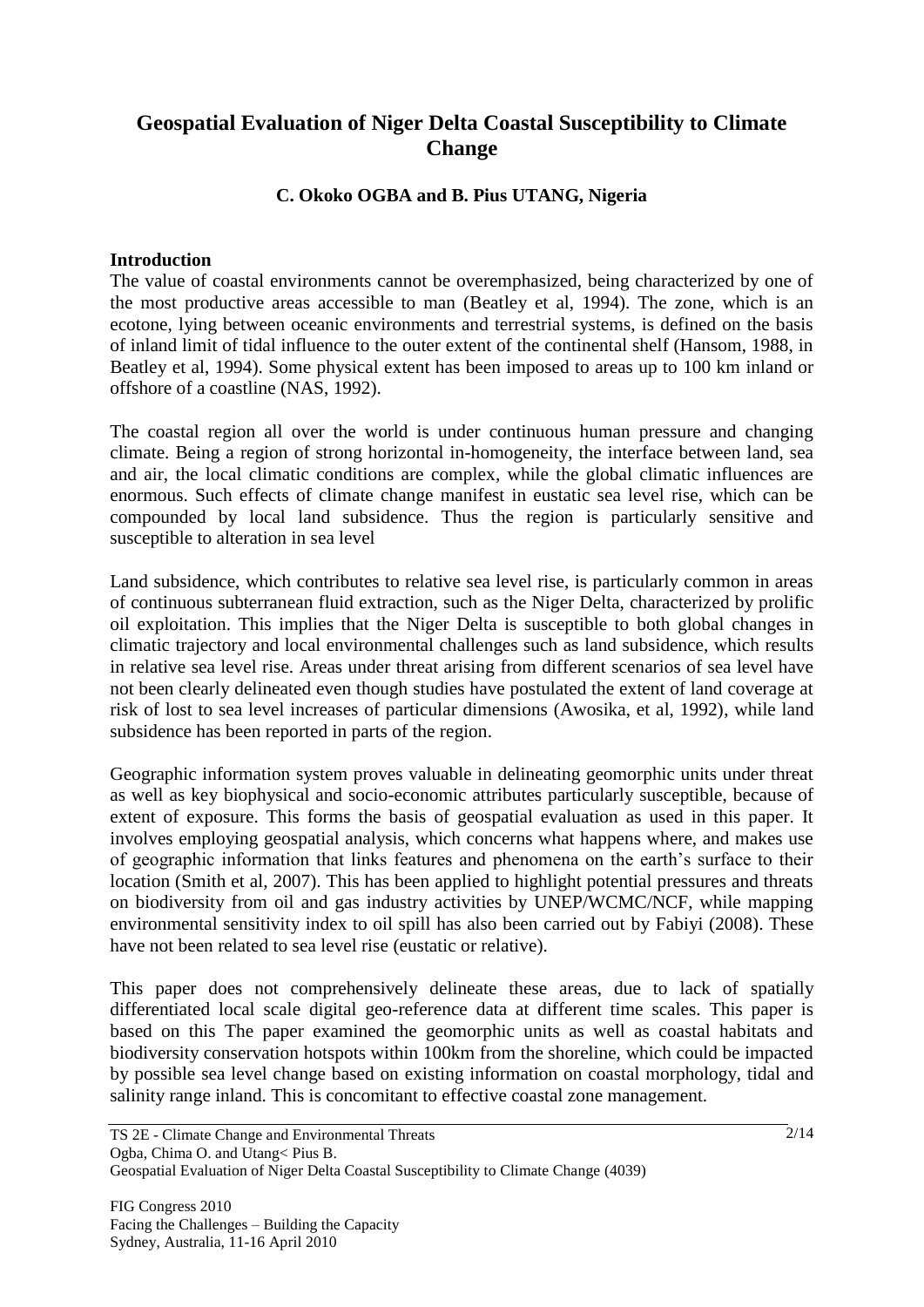In addition, although land subsidence exists, interest is on how climate induced sea level rise exacerbates the problems arising from such geologic alterations. The study is thus based on global projections of sea level, which provide scenarios of sea level rise mostly based on thermal expansion and ice melts discharges, while recognizing local factors of uplifts and subsidence. Thus the study holds others factors of sea level rise constant and focuses on climate change dimension of sea level rise.

## **Climate change, sea level rise and the Niger Delta: the underlying issues**

The Intergovernmental Panel on Climate Change (IPCC) defines "climate change" as "a change in the state of the climate that can be identified by changes in the mean and / or the variability of its properties, and that persists for an extended period, typically decades or longer" (IPCC, 2007). One of consequences is sea level rise arising from thermal expansion of oceans and melting of ice. It is estimated that by 2100, in addition to the fact that the global average surface warming (surface air temperature change), will increase by 1.1 - 6.4  $^{\circ}$ C, the sea level will rise between 18 and 59 cm (IPCC, 2007).

Other projections are for a sea-level rise of between 9 and 88 cm between 1990 and 2100 (Church et al, 2005), about 18 cm by 2040. "Global average sea level rose at an average rate of 1.8 (1.3 to 2.3) mm per year over 1961 to 2003. The rate was faster over 1993 to 2003, about 3.1 (2.4 to 3.8) mm per year" (IPCC, 2007). Mid-line projections presented by the IPCC report for sea level rise over the next century range from 2.8 to 4.3 mm/yr for the 5 scenarios. There are therefore different sea level scenarios, depending on the model used. Whatever the overall global sea level rise rate turns out to be, it will be experienced differently by coastal communities around the world depending on the motion of the land upon which the communities are built. Local (or relative) changes in sea level depart from the global mean trend due to regional variations in oceanic level change and geological uplift/subsidence (Nicholls and Klein, 2005; Harvey, 2006 in Nicholls et al, 2007) and it is found that regional sea-level change will depart significantly from the global mean trends Meehl et al. (2007) in Nicholls et al (2007).

The most serious physical impacts of sea-level rise are: (1) inundation and displacement of wetlands and lowlands; (2) coastal erosion; (3) increased coastal storm flooding; and (4) salinization (Barth & Titus 1984 in Nicholls and Mimura, 1998). The impacts would vary from place to place and depend on the magnitude of relative sea-level rise, coastal morphology/topography and human modifications. The most threatened areas are deltas, lowlying coastal plains, coral islands, beaches, barrier islands, coastal wetlands, and estuaries (Tsyban et al. 1990, Bijlsma et al. 1996 in Nicholls and Mimura, 1998).

Deltas are widely recognized as highly vulnerable to the impacts of climate change, particularly sea-level rise (Nicholls, et al, 2007). Most deltas are already undergoing natural subsidence that results in accelerated rates of relative sea-level rise above the global average. Many are impacted by the effects of water extraction and diversion, as well as declining sediment input as a consequence of entrapment in dams (Nicholls, et al, 2007, Abam, 1999).

Analysis based on a coarse digital terrain model showed that much of the population of these 40 deltas is at risk through coastal erosion and land loss, primarily as a result of decreased sediment delivery by the rivers, and also through accentuated rates of sea-level rise (Ericson,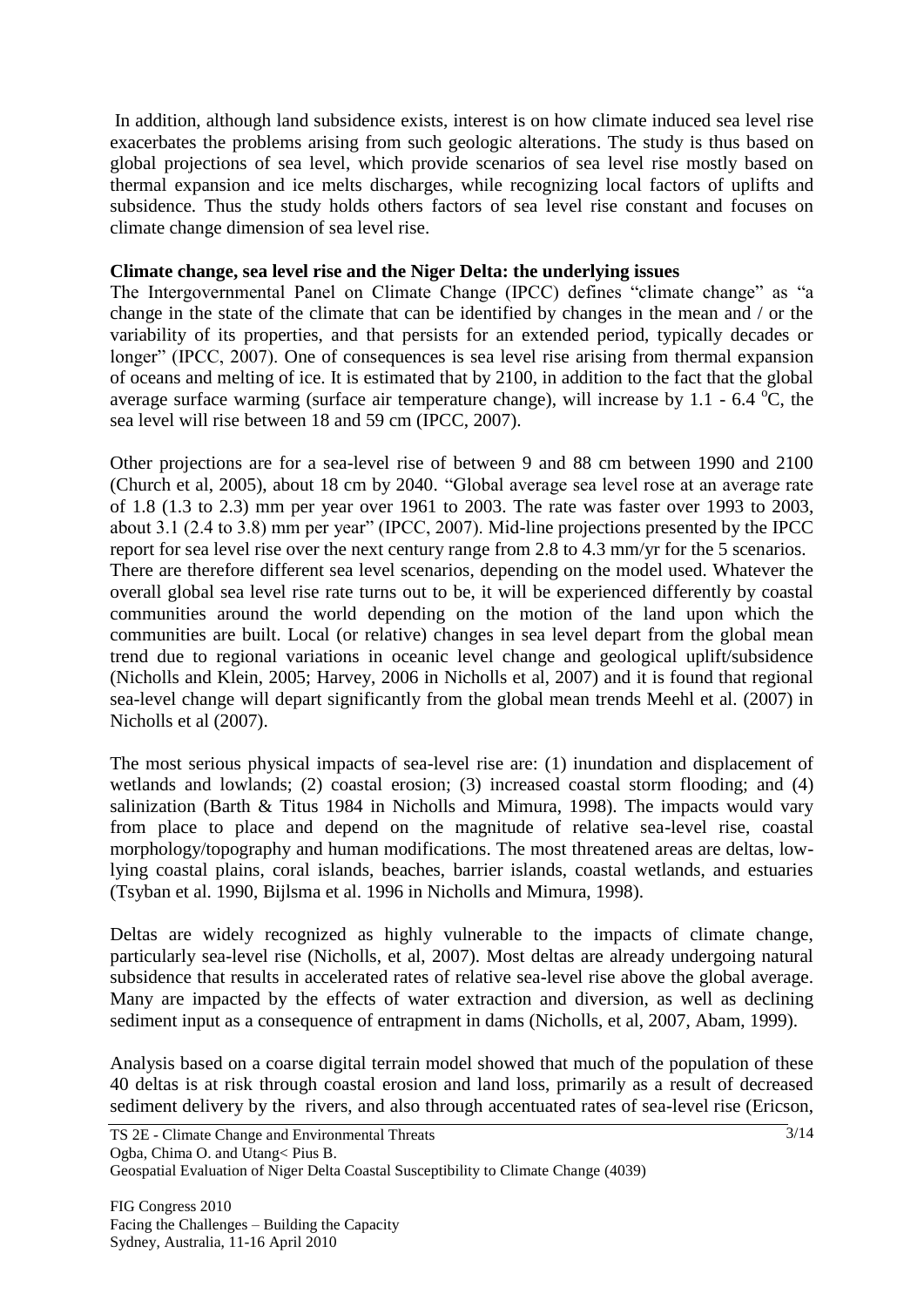et al, 2006). The Niger delta is considered to be under moderate vulnerability with indicative population potentially displaced by current sea level trends to 2050 (Ericson, et al, 2006; Nicholls, et al, 2007).

As noted by Professor Fubara in the Daily Trust Newspaper of December 24, 2007, "there may be an accelerated sea level rise of 30cm in the next three decades and about 110cm within the next century" in the Niger Delta. Using the situation in Lake Maraca Ibo in Venezuela, where oil platforms have subsided by 500cm in 50 years, as analogous, "If we superimpose the predicted subsided sea level rise on the gradually subsiding Niger Delta, the net effect is that within the next two decades, about 40 kilometers wide strip of the Niger Delta and their people would be submerged and rendered extinct." This, in addition to eustatic sea level rise, implies that a gargantuan part of the land in the Niger Delta would be submerged following an accelerated sea level rise as a result of global warming.

If sea level rises, inundation could occur along more than 70% of the Nigerian coastline, placing land at risk many kilometers inland (Awosika et al., 1992). Specifically, without consideration of oil wells in the Niger delta, the greatest value at risk is along the Barrier Coast-ranging from just over US\$1.3 billion with a 0.2-m sea-level rise to almost US\$14 billion with a 2-m rise (Awosika et al., 1992).

Ekanade et al (2008) using geospatial analysis, confirmed that sea level rise may occur with a consequence of submerging all coastal cities of the Niger delta area. The parts left unsubmerged may face the risk of incessant flooding. These will also disrupt communications, damage vital infrastructures and affect urban settlements along the coast.

The above justifies the need for highlighting the morphology and ecosystems at risk. This is particularly for sustainable coastal zone management. As noted by Mitasova et al (2003), coastal topography is a result of complex interactions between anthropogenic activities and natural processes and the quantification of short-term spatial change in this dynamic environment is crucial for sustainable coastal management. This can be achieved by geospatial evaluation using appropriate surveying and geo-information tools.

# **The study setting**

The Niger Delta is the southern most physiographic region of Nigeria protruding into the Gulf of Guinea extending over 450km from west to east (Awosika, et al, 1992). The part of the Delta under consideration constitutes about 60 per cent of the Nigerian coastline, extending from the Benin River in the west to the Imo River in the east (Abam, 1999).

NDES (1997), based on information from NEDECO (1959), Faniran and Jeje (1983) and so on, classifies the delta into three morphological units, namely: the Niger floodplain; the vegetated tidal flat; and the barrier island. Of particular interest for this paper are the last two. The barrier island and other coastal ridges fringe the sea, while the vegetated tidal flats fringe these other units inland. Interest on these areas is because of their proximity to the coastline and the low lying elevation. The tidal flat, which occupies approximately 13.7 percent of the delta, is found at elevations less 1m above mean sea level and characterized by continuous tidal influences (Abam, 1999; NDES, 1997).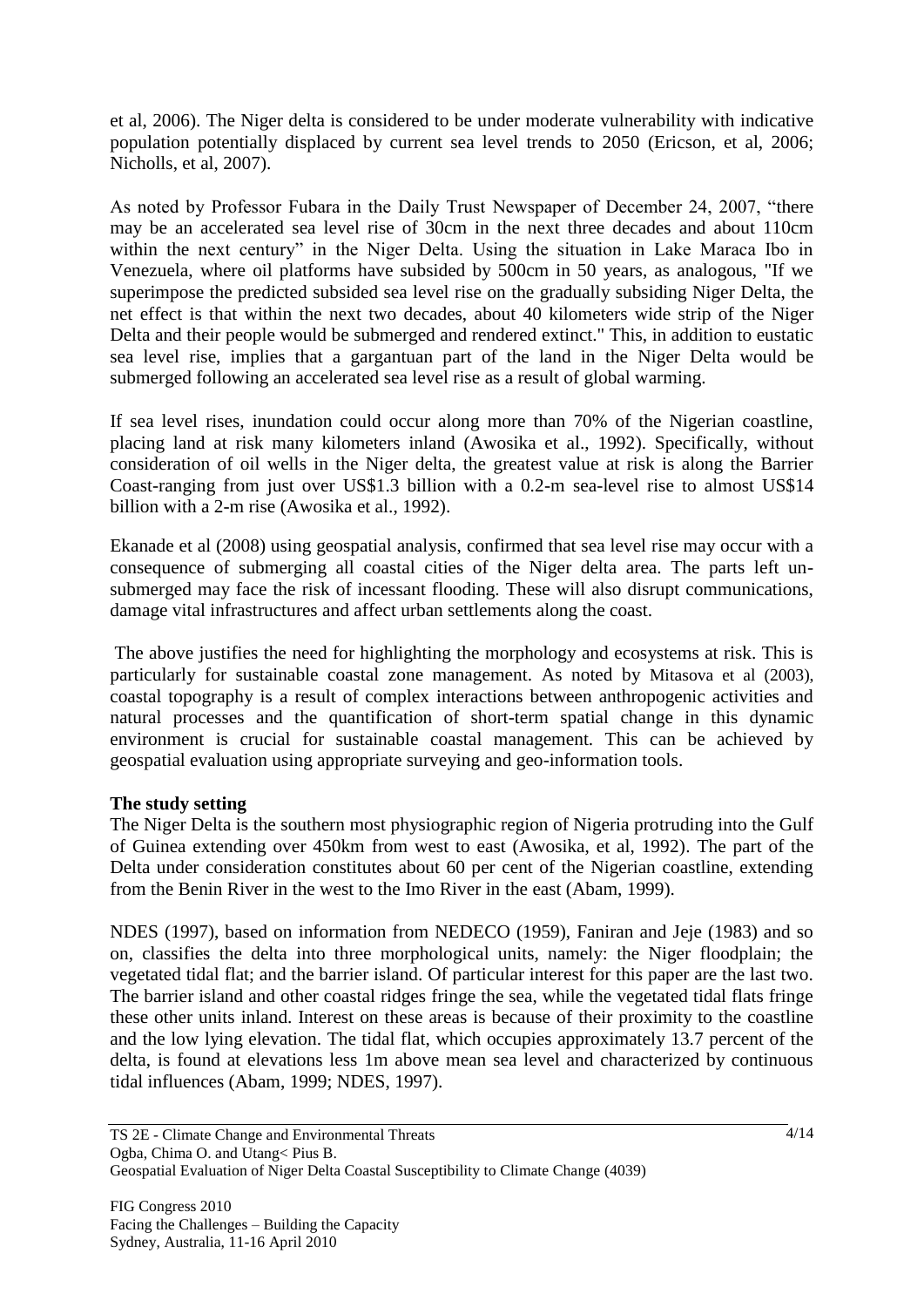The barrier island dominates the coastline and act as natural protection of the tidal flats. It is also of low elevation, with a maximum range of 2 to 4m above sea level. This area is equally vulnerable to denudation arising from sea level increase. This is because of the plethora of outer and inner sand bars, even though there are also outer barrier bar complexes and the absence of sand bars in some areas (NDES, 1997). Increased sea level would heighten the erosion of these areas and inland migration of the shoreline, hence susceptibility of the tidal flats to inundation and inland incursion of the salinity limits. At the present, the northward extension of the Niger delta is known to create tidal influences up to 30- 50 km from the shoreline (NDES, 1997) (see figures1, 2 and 3).

Baseline climatic conditions of one of the stations in the region (Port Harcourt) and future conditions have been provided by Ekanade et al (2008) and Nigeria's First National Communication on Climate Change (2003). All point to the fact that temperature regime in the region is likely to be on the increase, while rainfall would increase during the rainy season in the future.

While temperature would facilitate thermal expansion of the coastal sea, increasing rains imply increased dilution of the salinity of the tidal flats by runoff and further restriction of the high salinity boundary to the coastline during the rainy season. At the same time, the increased dry season conditions imply further inland movement of the high salinity boundary even beyond the current limits as established by the Niger Delta Environmental Survey during the same period.

The region is under investigation is characterized by two main vegetation zone viz: mangrove swamp and freshwater swamp zone, which is fringed in the north by lowland rain forest zone (see fig. 1). Because of proximity and elevation, interest for this paper is in the first two ecozones. The delta's mangrove swamps spanning about 1900 square kilometers is the largest in Africa and is richest wetland in the world (Iyayi, 2004 in Akinro, et al, 2008). Its inundation would affect high degree of biodiversity, being the wetland ecosystem that is highly diverse and supportive of numerous species of terrestrial and aquatic flora and fauna.

Generally, the region has emerged as one of the most ecologically sensitive region in Nigeria, its sensitivity being greatly influenced by salinity and hydrological changes (SPDC, 1999; Raufu, 2000, in Fabiyi, 2008). Whereas changes in salinity and inundation of wetlands could compromise the integrity of the wetland ecosystems, saline incursion further inland into the freshwater zones could worsen the vulnerability of the zone not only to flooding and erosion but to biodiversity alteration and loss.

Already Abam (1999) points out that the delta has experienced shifts in the ecological equilibrium manifested as adjustments to the coastline geometry, lower flood water levels and upstream migration of tidal influences. This, associated with upstream damming, is expected to be exacerbated by the planned dredging of the River Niger and global sea level rise, while Oil exploitation provides additional risk of relative sea level rise.

Agbola and Olurin (2003) reported that the World Bank ranked coastal erosion as needing moderate priority attention in the Niger Delta, but coastal vegetation especially the mangroves have been lost to coastal erosion (Awosika, 1995). In some places, especially in Forcados,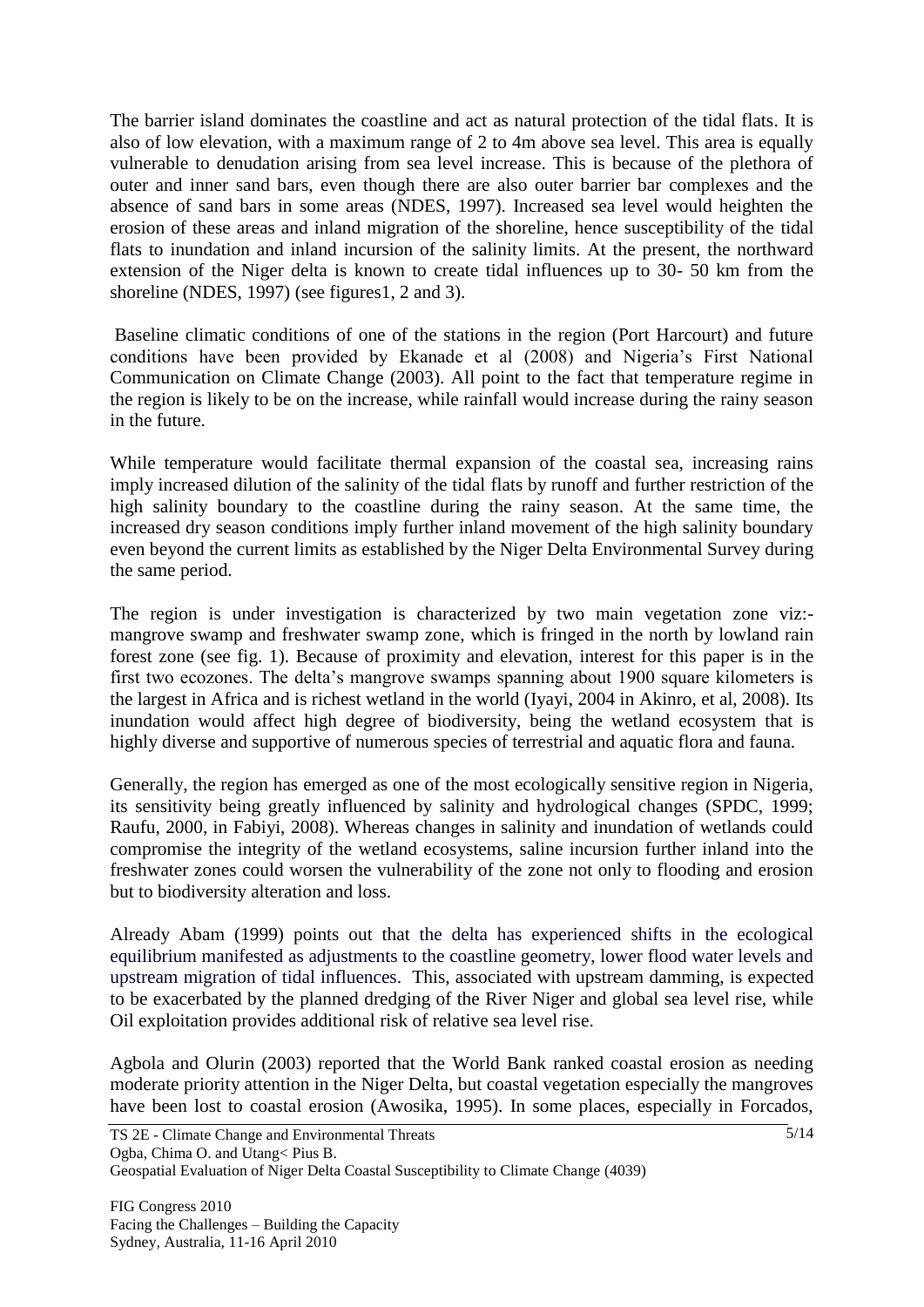some oil wells have been lost to the ocean due to erosion (Okoh and Egbon, 1999, in Akinro, et al, 2008). Akinro et al (2008) see coastal erosion as the most important environmental problem facing the Niger Delta.

The above justify the vulnerability of the region to global and regional climate change particularly that associated with sea level change. Thus sea-level rise and repeated ocean surges will not only worsen the problems of coastal erosion that are already a menace in the Niger Delta, but would accelerate the associated inundation, increase problems of floods, intrusion of sea-water into fresh water sources and ecosystems and destroying such stabilizing system as mangrove, and affecting agriculture, fisheries and general livelihoods (Akinro, et al, 2008; NEST, 2004 in Akinro et al, 2008).

A mechanical analysis of available tide data has shown mean sea level rise to be 0.462m above zero level of the tide gauge (Udofa and Fajemirokun (1978). The Niger Delta could lose over 15000 square kilometers of land by the year 2100 with a one meter rise in sea level, while a 20cm rise in sea level will inundate  $3400 \text{ km}^2$  of the Nigerian coastland (Onofeghara, 1990). It is estimated that with a sea level rise of 30cm, about 1 to 2 million people will be affected. In all this, it is predicted that Nigeria will lose about \$9 billion as a result of the sea level rise while at least 80% of the people of the Niger Delta will be displaced due to the low elevation level of the region. The Niger Delta, home of Nigeria's oil and gas could lose well over 2846km<sup>2</sup> as a result of 0.2m sea level rise (Awosika et. al., 1992).

Other biophysical and socio-economic adverse effects of sea level rise in the Niger Delta abound (Ogba et al, 2008). These would be compounded by local subsidence and sediment starvation arising from upstream damming (French et al, 1995 in Nicholls & Mimura, 1998). 600 000 people living in the Niger delta might require relocation as conventional protection with sea walls would be impossible without a very large investment and the application of new technology (Nicholls & Mimura, 1998). This paper highlights the key environmental attributes that are particularly susceptible to sea level changes, given their proximity and physical characteristics.

# **Methodology**

Geospatial evaluation of climate change effects as adopted in this paper addresses the key morphologic units that would be affected by sea level rise; hence the interest of this study was based on two of the components of the IPCC common methodology. The study therefore delineated the spatial extent of areas of interest and subsequent query (identification) of habitats and areas (attributes) highly susceptible on the basis of a inland shift/denudation of shoreline in event of further sea level rise.

The choice of these habitats is because of their proximity and low elevation as well as value. The barrier islands for instance serve as first line of defense against coastal storms and provide necessary enclosure to estuaries and marshes. Apart from this they are rich in biodiversity and provide recreational and aesthetic functions (Beatley, et al, 1994) hence their alteration is likely to have monumental consequences. Already as noted by Kaufman and Pilkey (1979) and Pilkey et al, (1980) in Beatley et al (1994), the barrier island system as a whole is continuing to retreat, largely in response to sea level rise. Estuaries on the other hand are very productive and important areas whose ecology depends on salinity gradient, with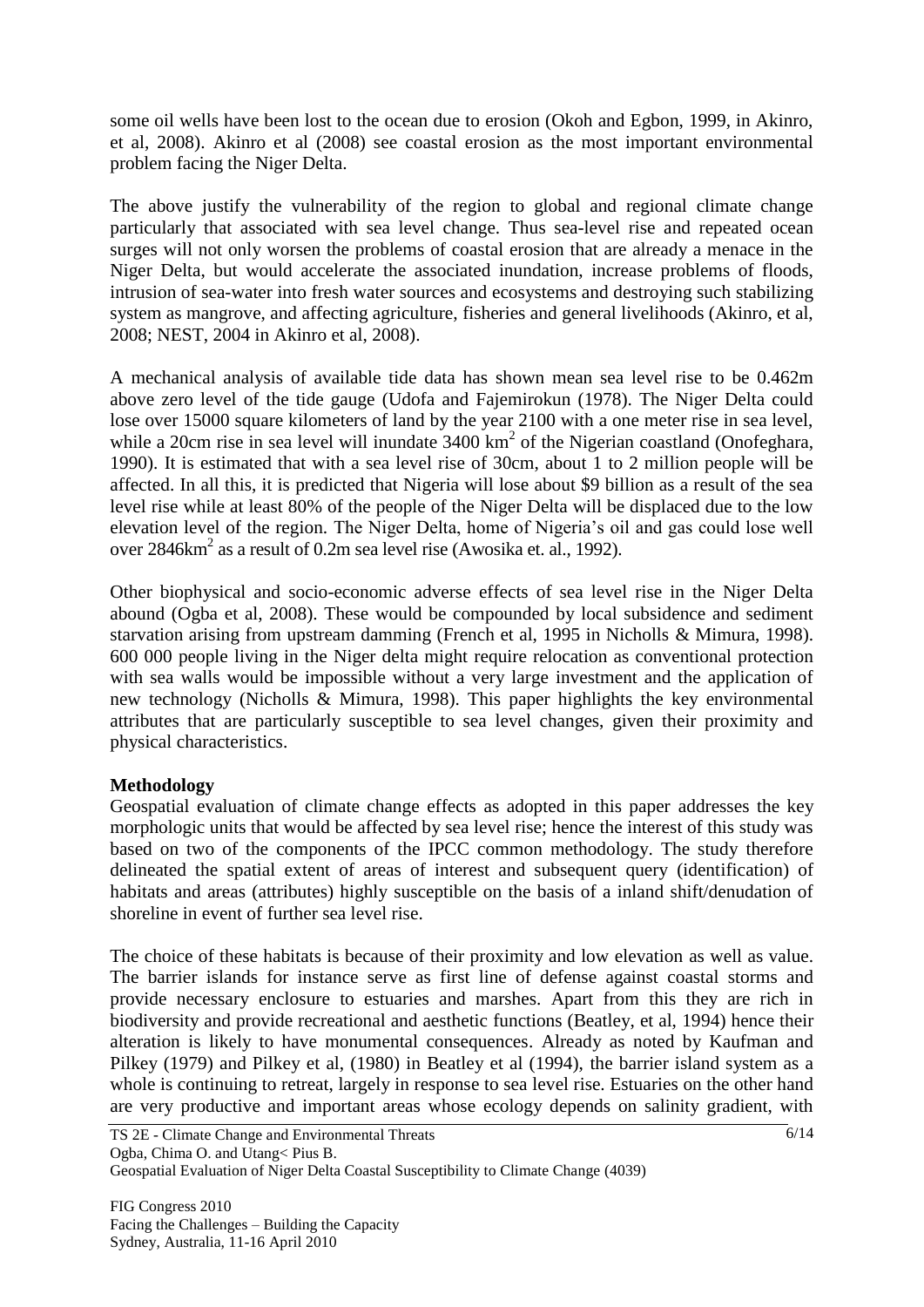higher biodiversity in less saline areas (Thorne-Miller and Catena, 1991; Chabreck, 1988, in Beatley, et al 1994). Coastal marshes (vegetated tidal flats in this case) are equally classified into different types on the basis of salinity regimes. The inhabitants are dependent on their salinity tolerance level, while sea level represents their most serious threat (Beatley, et al, 1994).

The study attempted to develop a biophysical assessment for sea level rise in the region with emphasis on areas under the existing tidal and saline range/limits. These areas are not necessarily 100km from the coastline. This was achieved through the application of GIS techniques; hence the connotation geospatial analysis. The technique involved two types of geographic analysis – proximity and overlay analysis. The former aimed at determining the approximate distance of the salinity limit and inundation area from the coastline and within given sea level scenarios. Overlay was used to integrate different data layers, involving key habitats, geomorphic units and the saline range. The application of GIS techniques holds advantages for the derivation of regional strategies for the region, in the sense that spatial change detection analysis can be applied to time sequenced databases, to track environmental changes and trends in terms of land use, coastline geometry, river alignment, vegetation drift, water regimes, flood plain sizes, fisheries potential, pollution levels, etc (Abam, 2001).

## **Results and Discussion**

The results of delineation and overlays are presented in figures 1 and 2. Figure 1 show the salinity limit overlaid on the coastal shoreline morphology. In this figure, it is clear that not all parts of the 100km from the coast, which is defined as the coastal area is under the influence of tides, hence the salinity limit has some spatial extent within the coast.



Fig. 1: Salinity limits including main vegetation of the coastal zone

Geospatial Evaluation of Niger Delta Coastal Susceptibility to Climate Change (4039)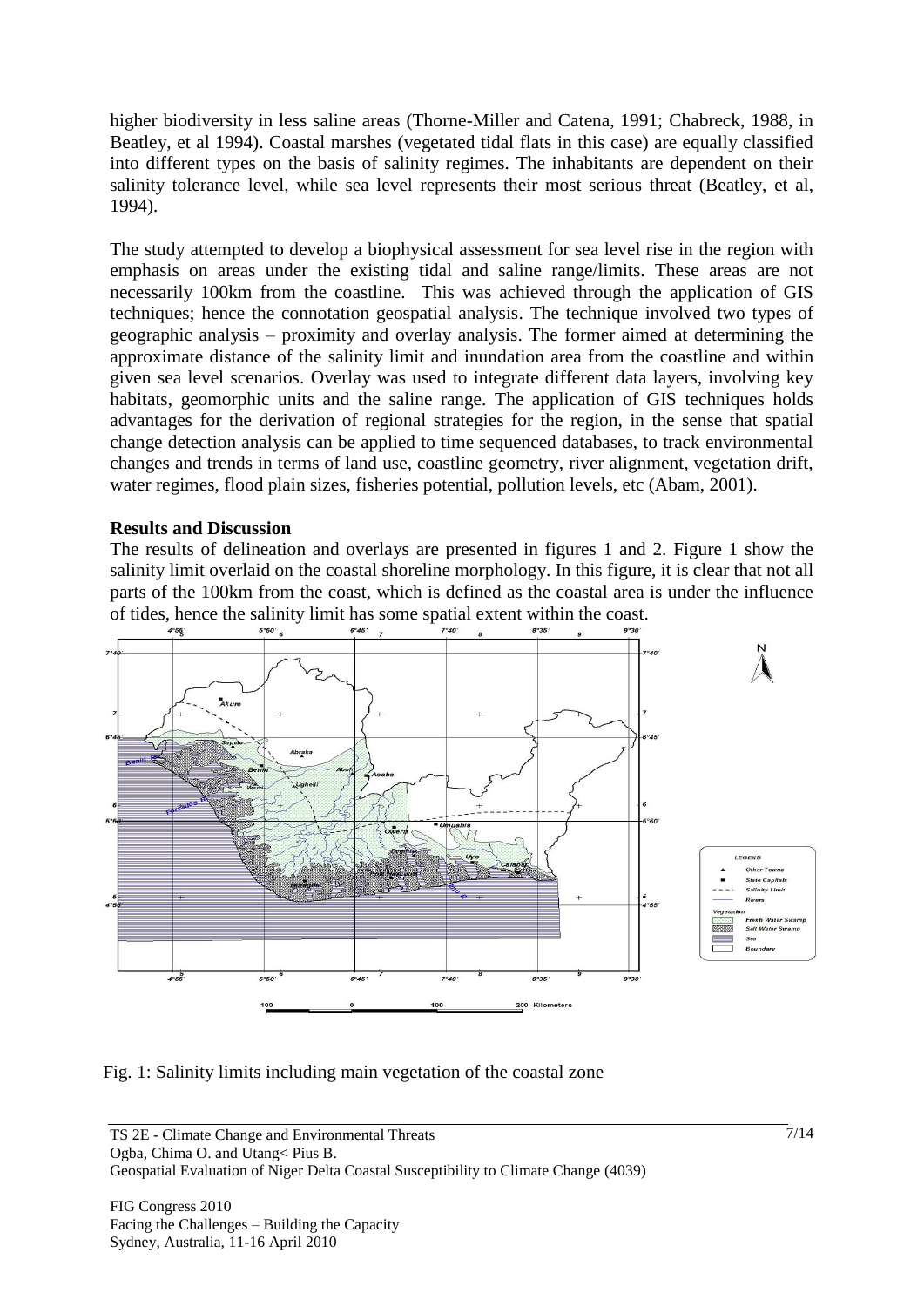This is in line with Abam (1993), who indicated the spatial extent of diurnal tidal range within the region. Abam notes that Semi-diurnal inundation is associated with tidal activity and its effects are most pronounced in the southern part of the delta. Tidal influences on inundation diminish inland and reduce to zero along the line joining Obete to Amassoma, implying that most major settlements such as Port Harcourt, Bonny, Brass, Forcados, Nembe, Opobo, Koko, Degema, Burutu and southern part of Warri are within this influence. The spring tidal range varies across the coastline with an average of 1.8 m (Abam, 1993).



Fig 2: Shore line Morphology

Although the soil at the western flank made up of Dark and dark brownish organic and peaty clay of high plasticity (Abam, 1993), hence lower susceptibility to erosion, the eastern flank is more vulnerable, being in brown sandy clay soil. In addition, as shown in figure 2, the shoreline morphology is characterized by features dominated by sandy substrates. These are beach/ barrier ridges that protect the inland mudflats, rising some 4m above sea level. However there being characterized by white beach sand and sandy ridges (NDES (1997) makes them also vulnerable to erosion. Lowering of the area would expose the inner region and itself to inundation.

In figure 3, it is also indicated that most areas designated as conservation priority zones are within tidal influence and saline limit. The possible erosion and inland migration of shoreline as a result of the reduction of the barrier and beach ridges, arising from sea level rise, would further compromise the sustainability of these protected areas. Apart from the migration and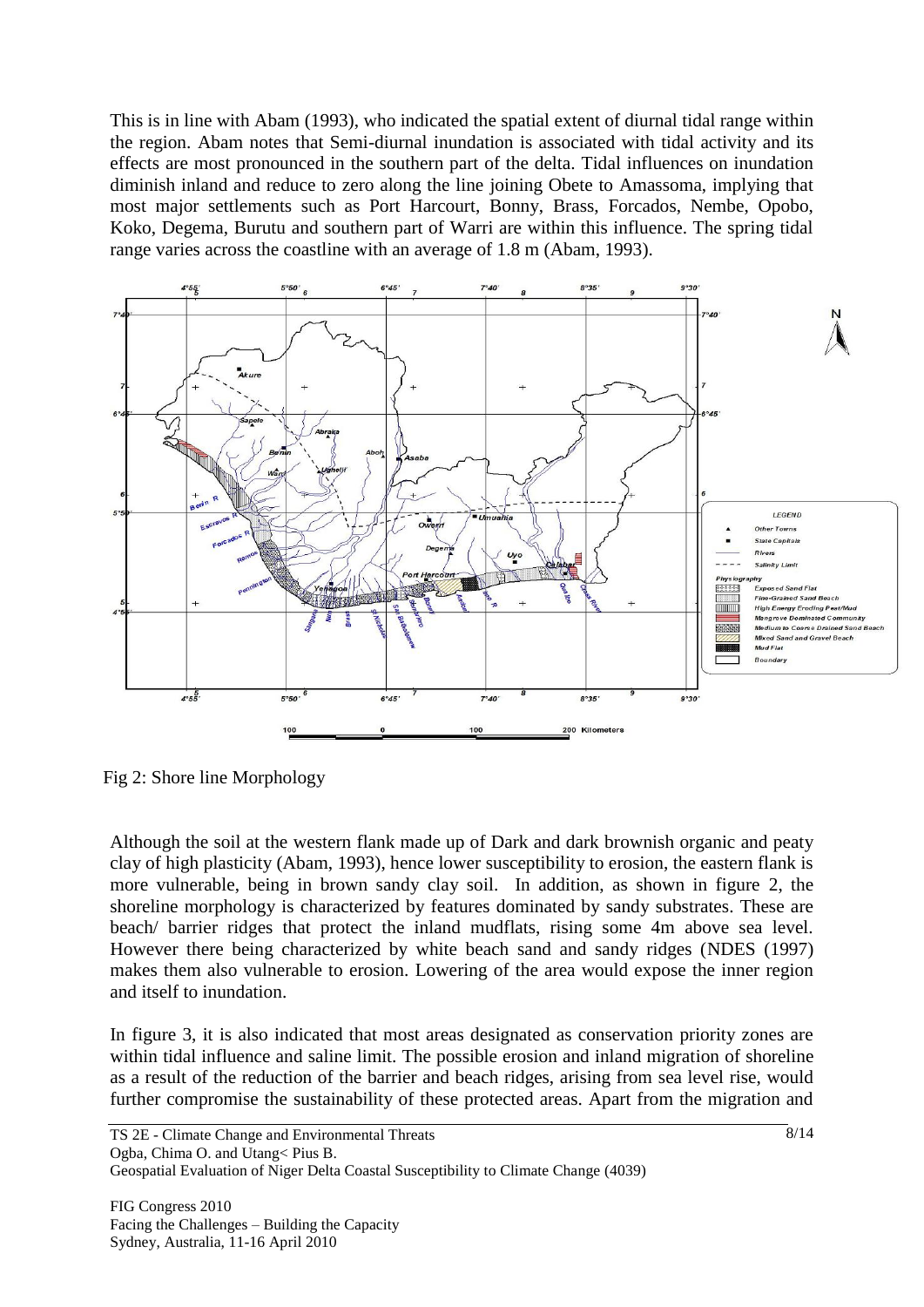possible extinction of species in the beach and barrier ridges, organisms not adapted to inundation of the tidal flats would be adversely affected. As can be observed, many birdlife sanctuaries as well as some primates and other mammals (such as elephants) protected areas are designated priority areas in the shoreline beaches and barrier islands and in the mangrove/ tidal flats. Changing environmental conditions arising from sea level rise could comprise the efforts at protecting these biodiversity species, since there natural ecosystems would be altered.



Fig. 3: Conservation Priority areas

## **The way forward**

There is little doubt that the areas most at risk are low-lying areas and the shoreline ridges. However these are generally not mapped adequately at scales that are relevant for projected sea-level rise. Results presented above are mere approximations and may not represent the situation at the present or the changes that have occurred over time.

Sharples (2004) outlined techniques for indicative mapping, which combines available digital elevation models (DEM) with information on tidal and extreme water levels. This approach was considered valuable for this study. He however proposed that the vulnerability of coastal landforms to the physical impacts of coastal hazards including wave erosion and storm surge flooding – both at the present day and as a future result of ongoing climate change and sealevel rise - can be assessed at three broadly-defined levels of detail and confidence. These include: -identification of shores whose basic geological and geomorphic characteristics or types make them potentially vulnerable, in principle, to coastal hazard impacts. This has been partially achieved in this paper. For instance the fundamental vulnerability factors in the

TS 2E - Climate Change and Environmental Threats Ogba, Chima O. and Utang< Pius B.

Geospatial Evaluation of Niger Delta Coastal Susceptibility to Climate Change (4039)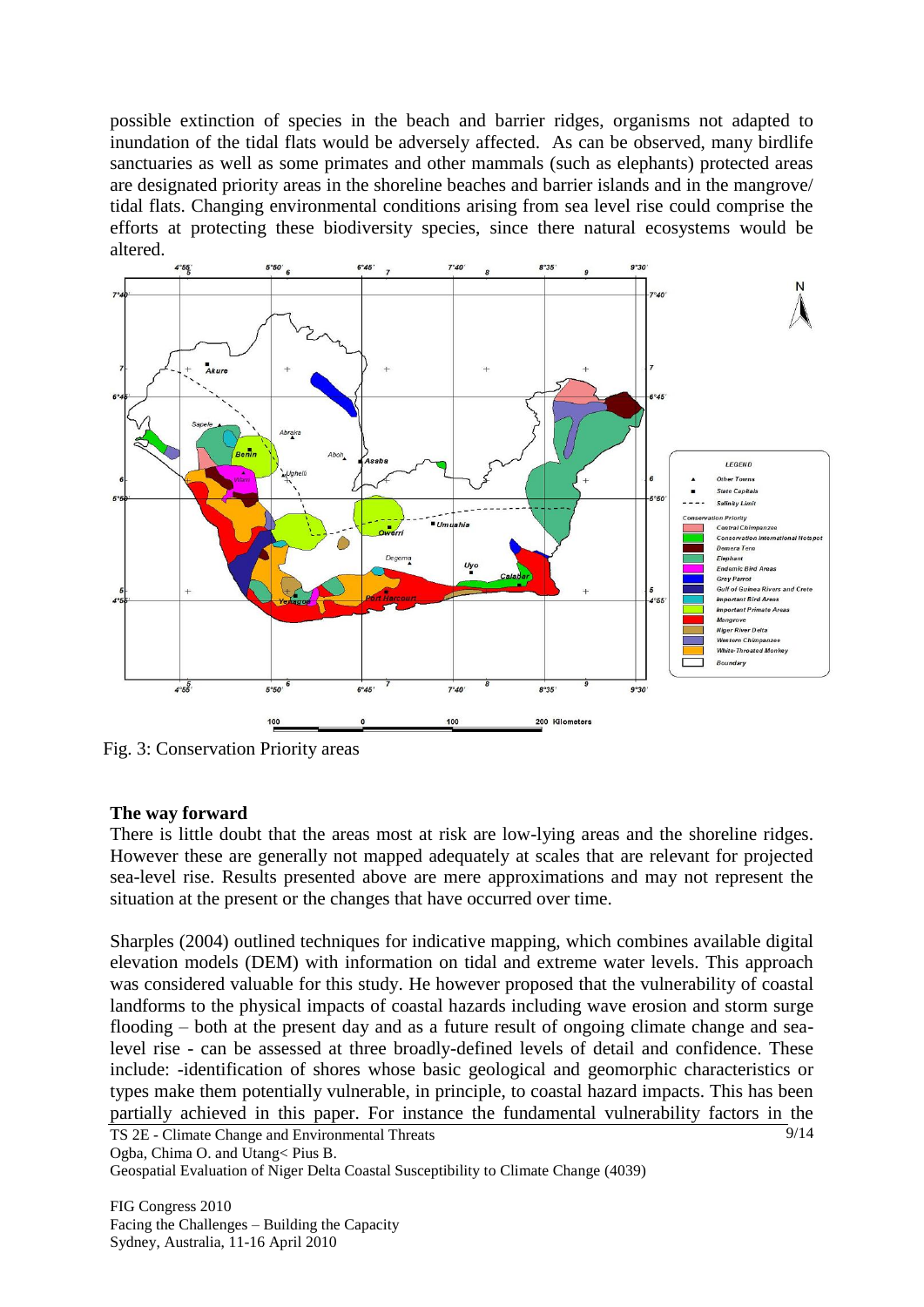Niger Delta shore is the vulnerability to sandy coast erosion and horizontal recession, being a sandy shore in most places, exposed to storm wave and associated by low-lying sand sediments deposits. The damming and dredging of the River Niger are culpable indicators of increasing vulnerability.

The paper does not give indication of relative differences in the patterns, rates or magnitudes of potential impacts at different sites, but attempts a Second Pass or Regional Assessment as proposed by Sharples (2006), which integrates the coastal geomorphic types with a range of regionally variable vulnerability factor, particularly salinity limits, tidal range and vertical tectonic movement (land subsidence arising from oil and gas extraction).

These vulnerability factors yield differing degrees of vulnerability along large stretches of the coast. This level of assessment has been applied in places such as the USA to yield a coastal vulnerability Index or CVI (e.g., Gornitz & Kanciruk 1989, Thieler 2000, in Sharples, 2006). Such mapping at national or state level is useful to map those parts of the coast that are most vulnerable. This is highly advocated for the region.

Sharples' (2006) third level is a detailed or Site-Specific Assessment (ideally) identifies all relevant geological, geomorphic, topographical, oceanographic and climatic factors (fundamental, regionally and locally variable vulnerability factors) influencing a particular local coastal system, and integrates these to produce a model of likely geomorphic behaviour for that particular shore. This was not part of the issues addressed in this paper. Access to data on local

variables that can be taken into account at this level of assessment, including local bathymetry, bedrock surface topography, dune height, sediment budget, exposure to wave energy, and others was not possible due to unavailability of such data.

In line with Sharples proposition detailed and locally-focused level of assessment should be accompanied by quantitative monitoring of actual geomorphic changes on the shore, so as to allow testing and refinement of coastal behaviour models for that site. The Niger Delta has not been monitored for sufficiently long periods as to provide useful data to support detailed coastal behaviour modeling. This is a task that needs to be emphasized and taken seriously by relevant governmental institutions as it would facilitate sustainable coastal zone management.

The surveyor plays very significant role in this direction. By assisting in mapping (topographic), he facilitates the provision of local indicators in digital format and the geospatial analysis of the changing conditions. The use and analysis of aerial photographs and satellite data are within the domain of the surveyor. Both traditional monitoring methods, which have relied on survey transects and aerial photography and modern mapping technologies such as laser altimetry (LIDAR), Real Time Kinematic GPS (RTK−GPS), digital photogrammetry, and interferometric sonar, which greatly enhance the capabilities to gather 3D geo-referenced data at spatial and temporal resolutions, and have been used in some advanced economies (Morton et al. 1999; Bernstein et al. 2003), are within the ambit of the surveyor's jurisdiction.

This has been achieved elsewhere. For instance, Yong Suk, et al (2008) used aerial photographs, satellite image data and GPS survey data with certain intervals to monitor the change in coastal areas of Songjeong, Haeundae, Kwanganri, Songdo and Dadaepo, while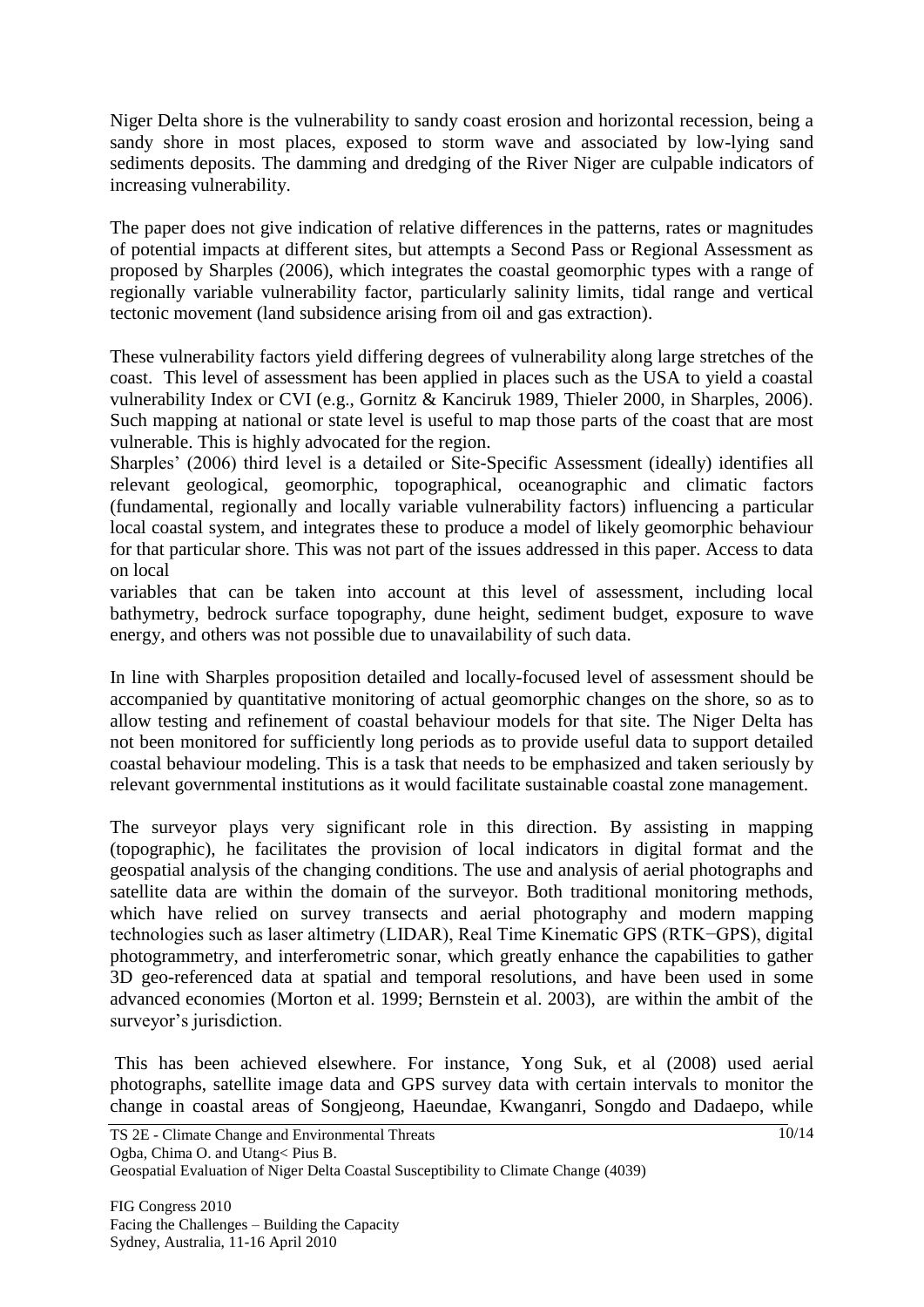Morton et al. (1999) have used GPS surveying techniques in monitoring beach changes. In addition, Mitasova et al (2004) have used innovative methodology based on a combination of Real-Time Kinematic Global Positioning System (RTK-GPS), Light Detection and Ranging (LIDAR), and open-source Geographic Information System (GIS) to gain a better understanding of rapid changes in coastal topography. These can be applied for the coastal areas of the Niger Delta.

## **Conclusion**

It is recognized that the Niger Delta region is currently under human unprecedented pressure and climate induced processes and widespread. In addition to the regional problems of rainfall/runoff induced erosion and flooding, anthropogenic induced land subsidence and global warming induced sea level rise, are additional imperatives. Low-lying areas of the Niger Delta coast, particularly barrier islands, tidal flat wetlands and estuaries appear the most vulnerable to climate change, particularly eustatic sea level rise. The growing oil and gas extraction activities are additional push factors.

This paper identified the threats of inundation and erosion arising from sea level rise on the basis of existing tidal limits and indicative shore zone morphological susceptibility as some of the problems that would be aggravated by scenarios of sea level rise. An indicative delineation of habitats, conservation priority areas and shore zone morphology within at 50km from the shoreline through proximity and overlay analysis, indicated that habits susceptible to future inundation and erosion/flooding include mangroves and mud flats, some cultivated and fallow land, and freshwater swamps. These are likely to be converted to saline wetlands by the year 2100, given the global climate change and sea level rise scenario and the current hydrocarbon activities. In addition, some areas designated as conservation priority zones by IUCN/WWF/NCF are susceptible to inundation and increase salinity and this threatens biodiversity conservation efforts.

This study was however descriptive and qualitative. Quantifying spatial change in this dynamic environment is currently lacking but is crucial for sustainable coastal management. Monitoring the changing coastline using satellite remote sensing data and aerial surveys in conjunction with ground surveys at local scale would provide concrete data on the susceptibility of the region to human and natural changes. There is urgent need for a more systematic integration of high resolution topographic and bathymetric datasets with tidal and storm surge extreme water levels. These are some of the hindrances that need to be addressed.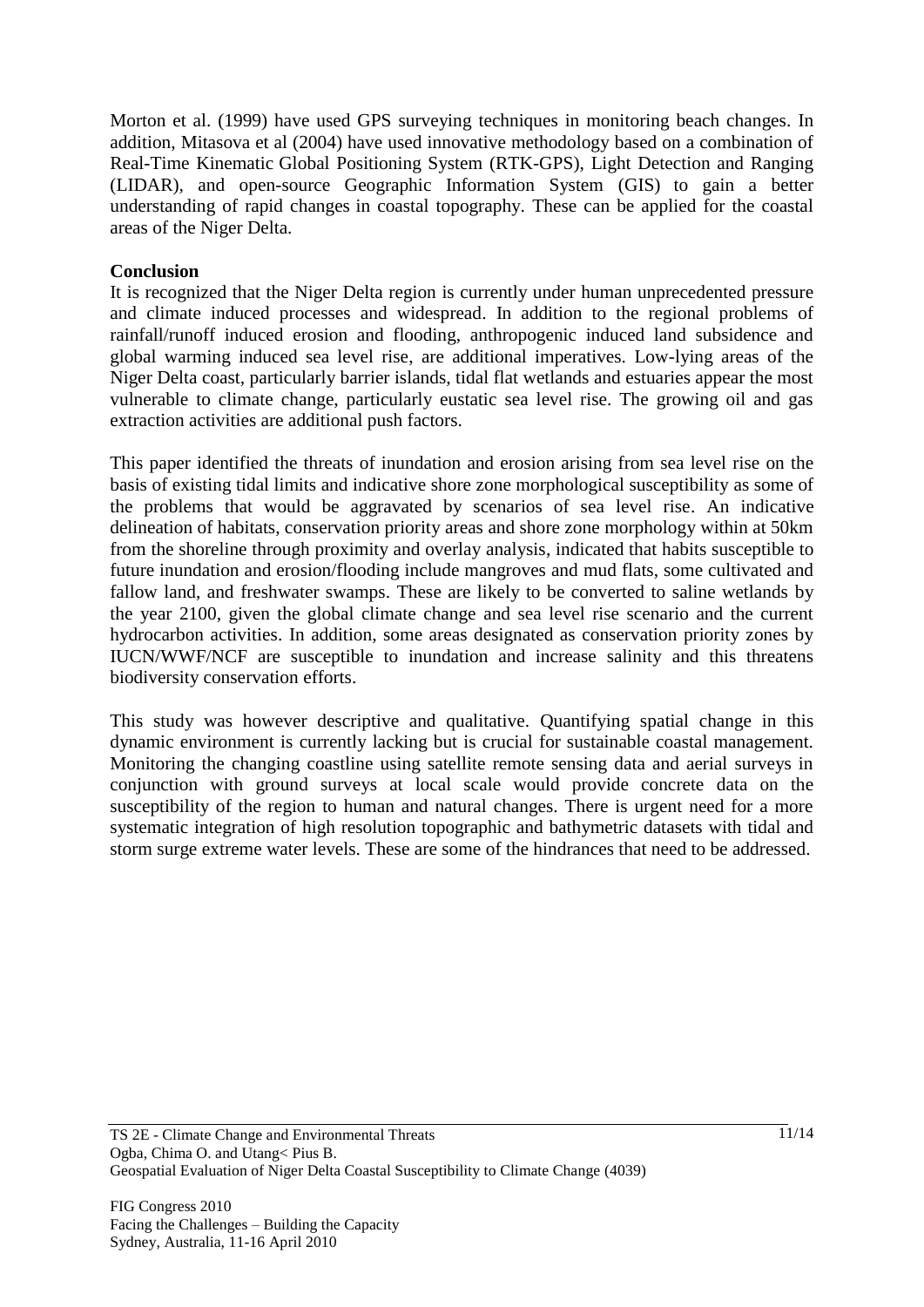## **REFERENCES**

- Abam, T. K. S. (2001) Regional hydrological research perspectives in the Niger Delta *Hydrological Sciences-,)'ouriwl-des Sciences Hydrologiques, 46(1): 13- 25*
- Abam, T.K.S (1999) impact of dams on the hydrology of the Niger Delta; Bulletin of Engineering Geology and the Environment, 57 (3): 239-251
- Agbola, T. & Olurin, T. A. (2003) Land use and land cover change in the Niger Delta. Report presented to the Centre for Democracy and Development
- Akinro, A. O., Opeyemi, D. A. & Ologunagba, I. B. (2008) Climate change and environmental degradation in the Niger Delta region of Nigeria: Its Vulnerability, impacts and possible mitigations; Research Journal of Applied Sciences, 3 (3): 167-173
- Awosika, L. F. (1995). Impacts of global climate change and sea level rise on coastal *Change: Impact on Energy Development*. DAMTECH Nigeria Limited, Nigeria.
- Awosika, L. F., French, G. T., Nicholls, R. J. & Ibe, C. E. (1992) The impact of sea level rise on the coastline of Nigeria. Proceedings of IPCC Symposium on the rising challenges of the sea, Margarita, Venezuela, 14-19 March
- Beatley, T., Brower, D. J. & Schwab, A. K. (1994) An introduction to coastal zone management; Washington, D. C., Island Press
- Bernstein, D., Jun−Yong Park, Forte M.F., Gayes P.T., Mitasova, H. 2003. Spatial Survey Framework Analysis for 3D Mapping of Beach and Shoreface Morphology; *Proceedings Coastal Sediments 03*, Tampa, Florida, May 2003.
- Church, J., Woodroffe, C. & Schneider, J. (2005) Assessing and mapping Australia's coastal vulnerability to climate change: Expert Technical Workshop
- Daily Trust Newspaper, December, 24, 2007. Nigeria: 40km of Niger-Delta Land May Be Extinct in 20 Years – Don
- Ekanade, O, Ayanlade A & Orimoogunje I. O. O (2008) Geospatial analysis of potential impacts of climate change on coastal urban settlements in Nigeria for the 21st century. *Journal of Geography and Regional Planning 1(3): 049-057*
- Ericson, J.P., C.J. Vorosmarty, S.L. Dingman, L.G.Ward and M. Meybeck, 2006: Effective sea-level rise and deltas: causes of change and human dimension implications. *Global Planet Change*, **50**, 63-82.
- Fabiyi, O. (2008) Mapping environmental sensitivity index of the Niger Delta to oil spill; the policy, procedures and politics of oil spill response in Nigeria;
- IPCC (2007) Climate Change 2007: Impacts, Adaptation and Vulnerability. Contribution of Working Group II to the Fourth Assessment Report of the Intergovernmental Panel on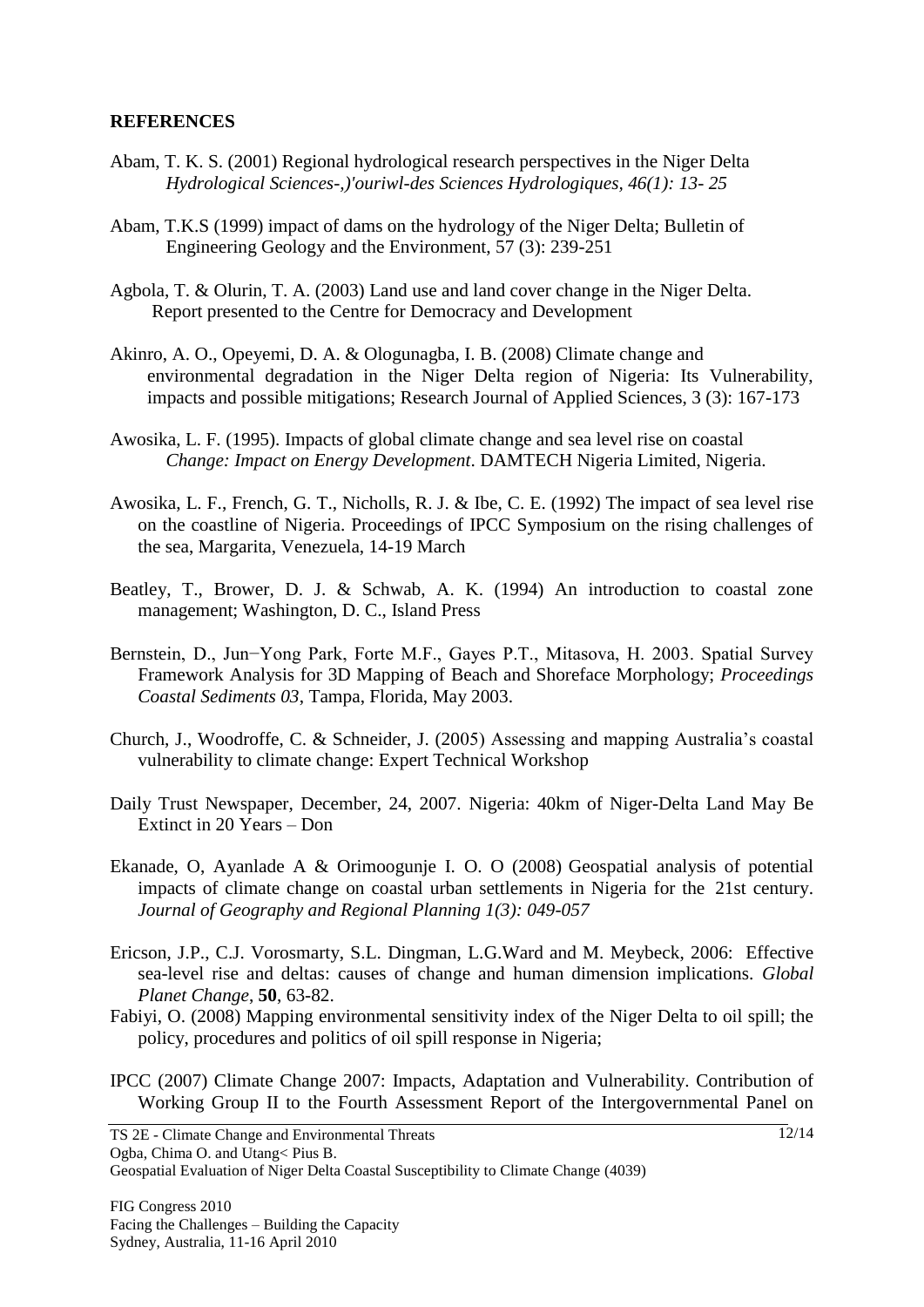Climate Change; Cambridge University Press, Cambridge, United Kingdom and New York, NY, USA

- Mitasova, H., Drake, T. S., Bernstein, D. & Harmon, R. S (2004) Quantifying Rapid Changes in Coastal Topography using Modern Mapping Techniques and Geographic Information System *Environmental and Engineering Geoscience*; February 2004; v. 10; no. 1; p. 1-11
- Morton R. A., Leach M. P., Paine J.G., Cardoza M. A. 1999. Monitoring beach changes using GPS surveying techniques; *Journal of Coastal Research* 9: 702−720.
- National Academy of Science NAS (1992). Coastal meteorology: A review of the the state of the science. **[http://www.nap.edu](http://www.nap.edu/)**
- Nicholls, R.J., P.P. Wong, V.R. Burkett, J.O. Codignotto, J.E. Hay, R.F. McLean, S. Ragoonaden and C.D. Woodroffe, 2007: Coastal systems and low-lying areas. *Climate Change 2007: Impacts, Adaptation and Vulnerability. Contribution of Working Group II to the Fourth Assessment Report of the Intergovernmental Panel on Climate Change*, M.L. Parry, O.F. Canziani, J.P. Palutikof, P.J. van der Linden and C.E. Hanson, Eds., Cambridge University Press, Cambridge, UK, 315-356
- Nicholls, R. J. & Mimura, N (1998) Regional issues raised by sea-level rise and their policy implications Climate Research; Vol. 11: 5–18
- Niger Delta Environmental Survey (NDES) (1997) Environmental and socio-economic characteristics, NDES Vol 1
- Ogba, C. O., Utang, P. B., Andrew-Essien, E. & Ambo, M (2008) Biophysical and socioeconomic vulnerability of the Niger Delta to effective sea level rise; *African Journal of Contemporary Issues, 8 (1): 93-102*
- Onofeghara, F. A. (1990) Nigerian wetlands: An Overview In: Akpata, T. V. I & Okali, D. U. U. (eds); Nigerian wetlands, pp 14-26
- Ophori, D. U. (2007). A simulation of large-scale groundwater flow in the Niger Delta, Nigeria; *Environmental Geosciences*; December 2007; v. 14; no. 4; p. 181-195; DOI: 10.1306/eg.05240707001
- Sharples, C. (2006) *Indicative Mapping of Tasmanian Coastal Vulnerability to Climate Change and Sea-Level Rise: Explanatory Report 2nd Edition*; Report to Department of Primary Industries & Water, Tasmania, 173 pp pus accompanying mapping.
- Smith, M. J., Goodchild, M. F. & Lonley, P. A. (2007) Geospatial analysis. A comprehensive guide to principles, techniques and software tools; Leicester, Winchelsea press
- Udofa, I. M. and Fajemirokun, F. A. (1978). On a height datum for Nigeria. In Proceedings: